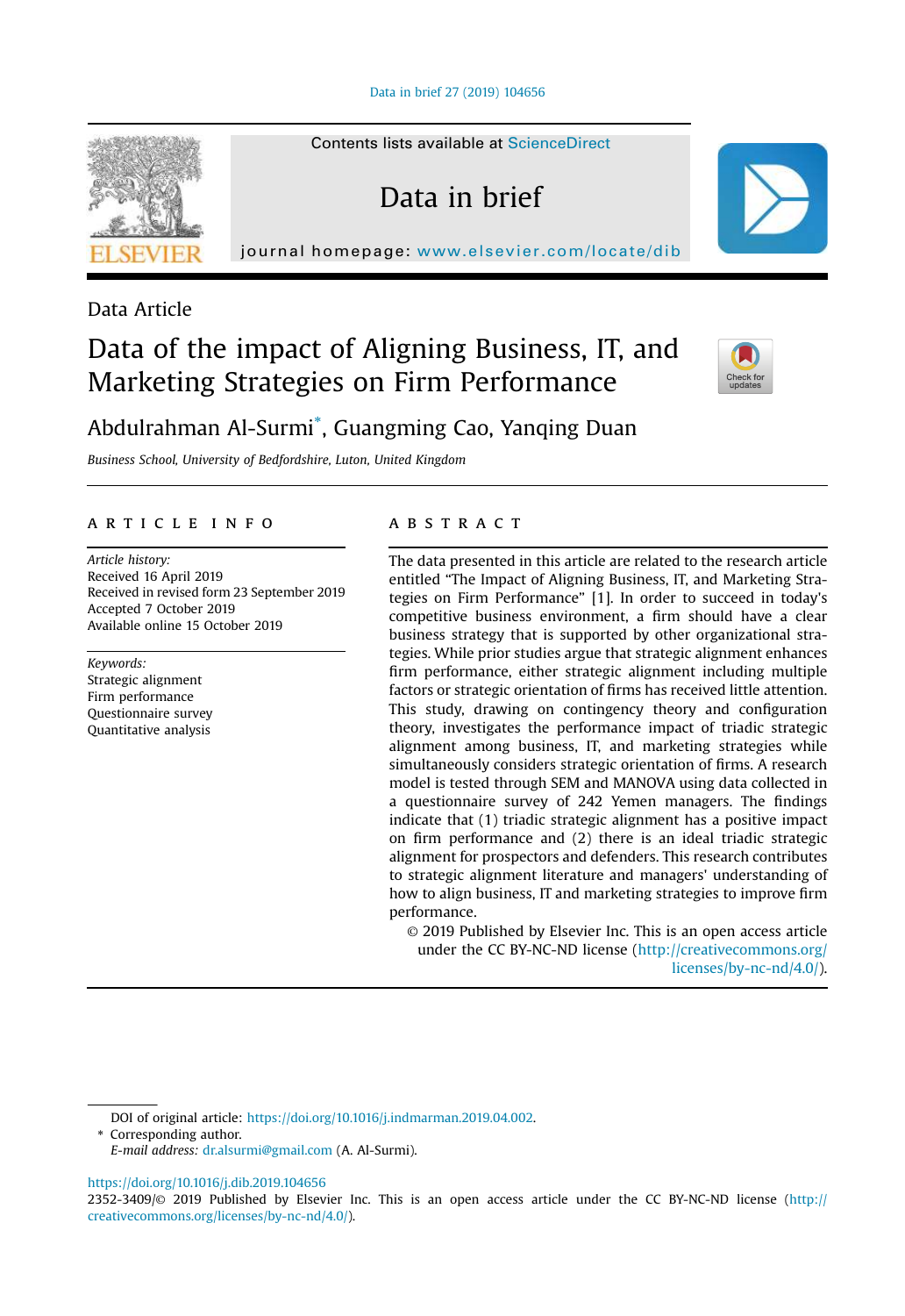#### Specifications Table

| Subject area                 | Strategy and Management                                                                                                                                                       |
|------------------------------|-------------------------------------------------------------------------------------------------------------------------------------------------------------------------------|
| More specific subject area   | Business, IT, Marketing, Strategic Orientations, Strategic Alignment, Organizational                                                                                          |
|                              | Performance                                                                                                                                                                   |
| Type of data                 | Tables and figure                                                                                                                                                             |
| How data was acquired        | Data were collected through questionnaire                                                                                                                                     |
| Data format                  | Raw, analyzed, Inferential statistical data                                                                                                                                   |
| <b>Experimental factors</b>  | Sample consisted of 242 managers of some companies                                                                                                                            |
| <b>Experimental features</b> | The data was collected using self-administrated questionnaire in Yemen from 350 firm                                                                                          |
| Data source location         | Sana'a, Yemen                                                                                                                                                                 |
| Data accessibility           | https://doi.org/10.17632/pp8j9jtsyz.2                                                                                                                                         |
| Related research article     | Al-Surmi, A., Cao, G., Duan, Y., 2019. The Impact of Aligning Business, IT, and Marketing<br>Strategies on Firm Performance. Industrial Marketing Management. (In Press) [1]. |

#### Value of the Data

 The data presented will enable company's management to have proper understanding and better insights into how triadic strategic alignment impacts on organizational performance

- The data provides insights into diverse aspects of strategic alignment in general.
- Academics will be provided with a platform upon which to advance further research on the related subject matters

#### 1. Data

The sampling frame contains 1201 firms of private and public firms ranging from small to large size. Firms that do not satisfy the requirements of conducting the research were removed from the list leading to a sample frame of 700 firms.

Firms selection follows a systematic sampling procedure by picking a firm randomly from a list using Excel [2]. This led to the selection of 350 firms chosen randomly using Excel in an attempt to obtain a sample that appears to be representative of the population.

We had 242 analyzable questionnaires returned from the 350 distributed questionnaires. Numerical data consisting of categorical and seven point Likert scale were analyzed and appear in Tables 1,  $4-8$ . The following methods of analysis were employed: Descriptive and One-way MAN-OVA analyses were computed using Statistical Package for Social Sciences (SPSS) of which computes complicated statistical techniques more easily [3]. Furthermore, the seven point Likert scale data were also used in constructing SEM (Fig. 1) based on the analyzed data shown in Tables  $2-3$  to visually present the relationship strength between variables tested. This Structural Equation Modelling (SEM) analysis was performed using Partial Least Square (SmartPLS). This software was used because it handles both formative and reflective measurement models which deemed appropriate for theory development [4].

| Table 1                              |  |  |
|--------------------------------------|--|--|
| Respondents' profiles ( $n = 242$ ). |  |  |

| Firm Profile        | Percentage (%) |  |  |
|---------------------|----------------|--|--|
| Industry            |                |  |  |
| Telecom             | 29.8           |  |  |
| Banking and Finance | 25.2           |  |  |
| Manufacturing       | 11.2           |  |  |
| Retail              | 5.8            |  |  |
| Service             | 4.1            |  |  |
| Property            | 3.7            |  |  |
| Other               | 20.2           |  |  |
|                     |                |  |  |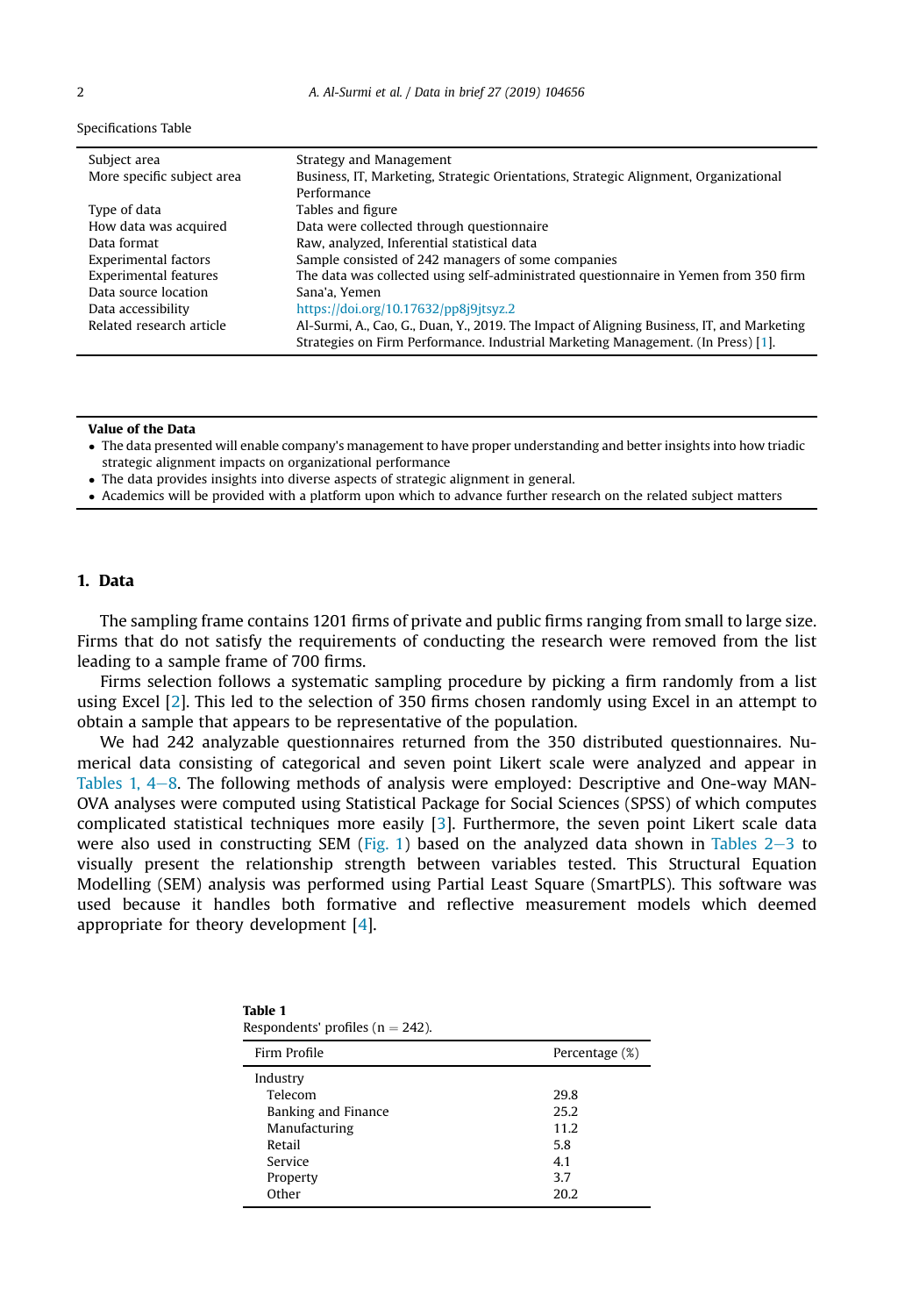#### Table 2 Reflective measurement model.

|                                             | Reflective First-order Constructs | <b>Manifest Indicators</b> | Outer Loadings | <b>Indicator Reliability</b> | AVE  | Composite Reliability | Cronbach's $\alpha$ |
|---------------------------------------------|-----------------------------------|----------------------------|----------------|------------------------------|------|-----------------------|---------------------|
| <b>Business Strategic Orientation (BSO)</b> | Proactiveness                     | PRO1                       | 0.73           | 0.50                         | 0.51 | 0.75                  | 0.51                |
|                                             |                                   | PRO <sub>2</sub>           | 0.70           | 0.51                         |      |                       |                     |
|                                             |                                   | PRO3                       | 0.71           | 0.51                         |      |                       |                     |
|                                             | Defensiveness                     | DEF1                       | 0.81           | 0.65                         | 0.61 | 0.82                  | 0.67                |
|                                             |                                   | DEF <sub>2</sub>           | 0.83           | 0.70                         |      |                       |                     |
|                                             |                                   | DEF3                       | 0.69           | 0.48                         |      |                       |                     |
|                                             | Analysis                          | ANA1                       | 0.80           | 0.65                         | 0.69 | 0.87                  | 0.78                |
|                                             |                                   | ANA <sub>2</sub>           | 0.85           | 0.71                         |      |                       |                     |
|                                             |                                   | ANA3                       | 0.85           | 0.73                         |      |                       |                     |
| IT Strategic Orientation (ITSO)             | Flexibility                       | FLEX1                      | 0.66           | 0.40                         | 0.64 | 0.84                  | 0.72                |
|                                             |                                   | FLEX2                      | 0.85           | 0.74                         |      |                       |                     |
|                                             |                                   | FLEX3                      | 0.87           | 0.77                         |      |                       |                     |
|                                             | Efficiency                        | EFF1                       | 0.80           | 0.66                         | 0.66 | 0.85                  | 0.74                |
|                                             |                                   | EFF <sub>2</sub>           | 0.85           | 0.71                         |      |                       |                     |
|                                             |                                   | EFF3                       | 0.77           | 0.60                         |      |                       |                     |
|                                             | Comprehensiveness                 | COMPR1                     | 0.88           | 0.77                         | 0.71 | 0.88                  | 0.79                |
|                                             |                                   | COMPR2                     | 0.89           | 0.78                         |      |                       |                     |
|                                             |                                   | COMPR3                     | 0.75           | 0.58                         |      |                       |                     |
| Marketing Strategic Orientation (MSO)       | Customer-focused                  | CUS1                       | 0.76           | 0.58                         | 0.57 | 0.87                  | 0.81                |
|                                             |                                   | CUS <sub>2</sub>           | 0.80           | 0.64                         |      |                       |                     |
|                                             |                                   | CUS3                       | 0.79           | 0.62                         |      |                       |                     |
|                                             |                                   | CUS4                       | 0.63           | 0.40                         |      |                       |                     |
|                                             |                                   | CUS5                       | 0.78           | 0.60                         |      |                       |                     |
|                                             | Competitor-focused                | COMP1                      | 0.78           | 0.61                         | 0.65 | 0.88                  | 0.82                |
|                                             |                                   | COMP2                      | 0.85           | 0.72                         |      |                       |                     |
|                                             |                                   | COMP3                      | 0.86           | 0.73                         |      |                       |                     |
|                                             |                                   | COMP4                      | 0.73           | 0.54                         |      |                       |                     |
| Organizational Performance                  | Performance                       | PERF1                      | 0.90           | 0.82                         | 0.75 | 0.94                  | 0.92                |
|                                             |                                   | PERF <sub>2</sub>          | 0.88           | 0.77                         |      |                       |                     |
|                                             |                                   | PERF3                      | 0.81           | 0.66                         |      |                       |                     |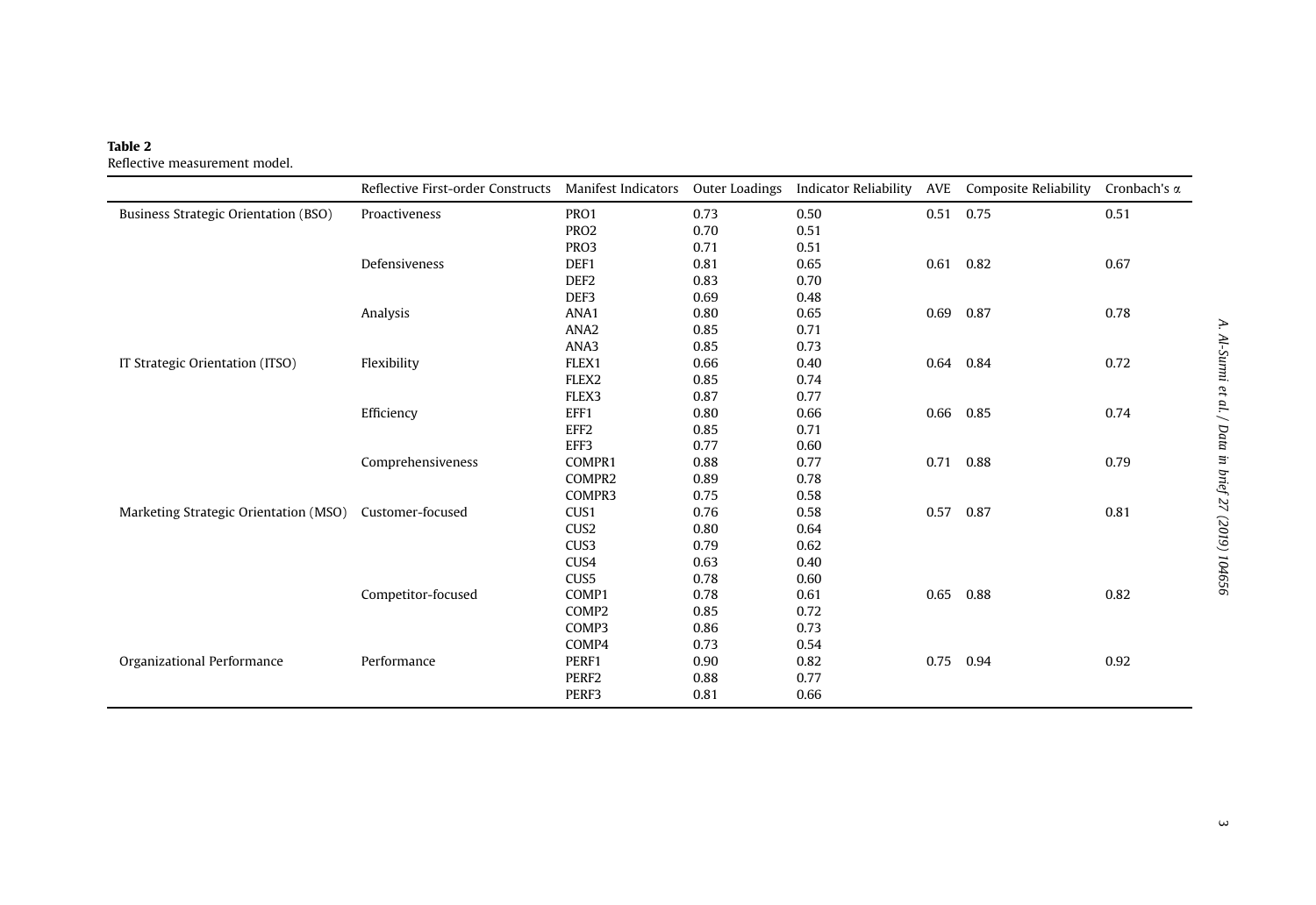| Table 3            |  |
|--------------------|--|
| Control variables. |  |

| Variable                             | Research Model (a)                      |            |                   | Control Variable Model (b) |
|--------------------------------------|-----------------------------------------|------------|-------------------|----------------------------|
|                                      | Path Coefficients<br>t-value            |            | Path Coefficients | t-value                    |
| <b>Independent Variables</b>         |                                         |            |                   |                            |
| $PRO \rightarrow$ BSO                | 0.299                                   | $3.297***$ | 0.316             | $3.294**$                  |
| $DEF$ -> $BSO$                       | 0.516                                   | $5.623***$ | 0.534             | 5.566***                   |
| $ANA \rightarrow BSO$                | 0.471                                   | $3.951***$ | 0.439             | $4.089***$                 |
| $FLEX \rightarrow ITSO$              | 0.370                                   | $4.197***$ | 0.372             | $3.977***$                 |
| $EFF \rightarrow TTSO$               | 0.122                                   | $3.312***$ | 0.124             | $0.994^{ns}$               |
| $COMPR \rightarrow TISO$             | 0.643                                   | $6.394***$ | 0.640             | $6.548***$                 |
| $CUS \rightarrow MSO$                | 0.512                                   | $3.822***$ | 0.494             | 4.048***                   |
| $COMP \rightarrow MSO$               | 0.575                                   | $4.905***$ | 0.593             | $5.126***$                 |
| $TSA \rightarrow PERF$               | 0.592                                   | 13.374***  | 0.583             | 12.601***                  |
| <b>Control Variables</b>             |                                         |            |                   |                            |
| $SIZE \rightarrow PERF$              |                                         |            | 0.074             | 1.610 <sup>ns</sup>        |
| <b>INDUSTRY -&gt; PERF</b>           |                                         |            | $-0.066$          | $1.340^{ns}$               |
| $\text{IOB} \rightarrow \text{PERF}$ |                                         |            | 0.071             | $1.533^{ns}$               |
| $R^2$ Value for PERF                 | $R^2 = 0.365_b - 0.350_s = 0.015^{***}$ |            |                   |                            |

\*\*\*p < 0.001, \*\*p < 0.01, \*p < 0.05, ^ns -not significant.

### Table 4

Descriptive Statistics (Prospector,  $n = 28$ ).

| Modes  | No |      | Market share |      | Net profit |      | Financial liquidity |
|--------|----|------|--------------|------|------------|------|---------------------|
|        |    | Mean | S.D.         | Mean | S.D.       | Mean | S.D.                |
| Ideal  | 14 | 5.36 | 1.151        | 5.57 | 0.852      | 5.50 | 0.941               |
| Medium | 12 | 4.33 | 1.231        | 4.08 | 1.165      | 4.17 | 1.403               |
| Low    | ∠  | 3.00 | 2.828        | 2.50 | 2.121      | 2.5  | 2.121               |

#### Table 5

Tests of between-subject effects for prospector.

| Dependent Variable         |        | Sig. | Partial Eta Squared |
|----------------------------|--------|------|---------------------|
| Net Profit                 | 10.777 | .000 | .463                |
| <b>Financial Liquidity</b> | 7.317  | .003 | .369                |
| Market Share               | 3.990  | .031 | .242                |

#### Table 6

Descriptive Statistics (Defender,  $n = 41$ ).

| Modes  | No | Market share |       | Net profit |       | Financial liquidity |       |
|--------|----|--------------|-------|------------|-------|---------------------|-------|
|        |    | Mean         | S.D.  | Mean       | S.D.  | Mean                | S.D.  |
| Ideal  | 21 | 5.95         | 1.117 | 5.38       | 1.244 | 5.67                | 1.155 |
| Medium | 18 | 4.22         | 0.943 | 3.89       | 1.183 | 3.83                | 1.098 |
| Low    | ำ  | 6.00         | 1.414 | 6.00       | 1.414 | 6.00                | 1.414 |

#### Table 7

Tests of between-subject effects for defenders.

| Dependent Variable                       |                 | Sig.         | Partial Eta Squared |
|------------------------------------------|-----------------|--------------|---------------------|
| Net Profit<br><b>Financial Liquidity</b> | 8.316<br>13.612 | .001<br>.000 | 0.304<br>0.417      |
| Market Share                             | 13.721          | .000         | 0.419               |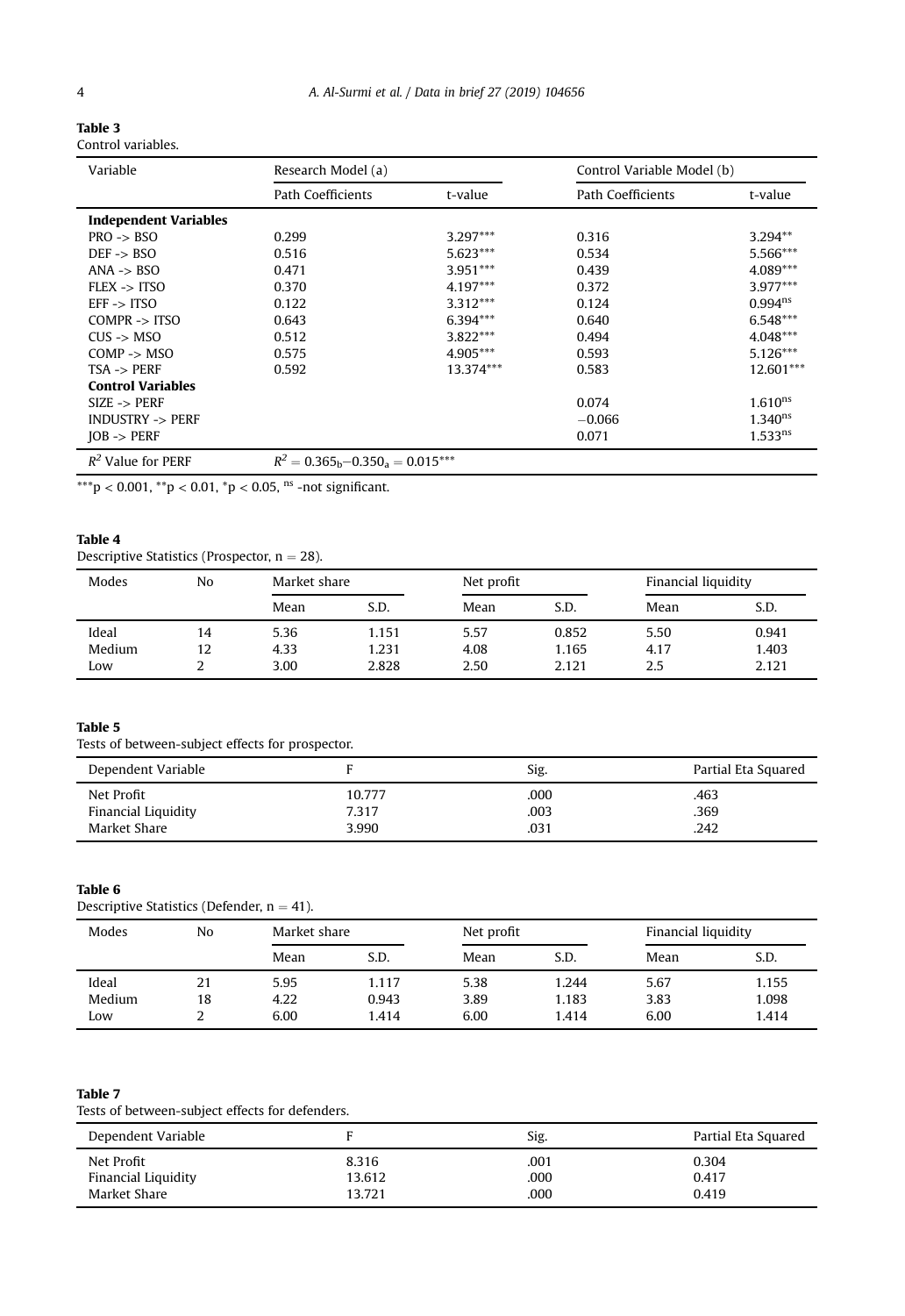| Modes  | No |      | Market share |      | Net profit |      | Financial liquidity |  |
|--------|----|------|--------------|------|------------|------|---------------------|--|
|        |    | Mean | S.D.         | Mean | S.D.       | Mean | S.D.                |  |
| Ideal  | 92 | 5.18 | 1.089        | 4.99 | .209       | 5.22 | 1.239               |  |
| Medium | 35 | 4.86 | 1.556        | 4.86 | .556       | 4.83 | 1.339               |  |

#### Table 8 Descriptive Statistics (Analyzer,  $n = 127$ ).



\*\*\*p < 0.001, \*\*p < 0.05, \*p < 0.01,  $\frac{ns}{n}$  not significant



#### 2. Experimental design, materials, and methods

#### *2.1. Data collection*

The data were collected on a single trip to Sana'a during the summer period of 2014 by distributing the questionnaires to managers using self-administrated paper questionnaires in a cross sectional survey research approach [2]. The survey instrument appears in Supplementary Material.

#### *2.2. Data analysis*

Data collected were organized, coded and entered into SmartPLS and SPSS for analysis. Our data analysis primarily utilizes partial least square analysis of Likert scale. This was used in assessing the reflective and formative measurements in terms of composite reliability, convergent validity, and internal consistency reliability as shown in Table 1. The PLS estimations for the structural model, path coefficients values as well as the item loadings for the research constructs are shown in Fig. 1 and Tables  $2-3$ . Tables  $4-8$  are the analyses of Likert scale using One-way MANOVA analytical technique to assess the different modes of triadic strategic alignment.

### Conflict of Interest

The authors declare that they have no known competing financial interests or personal relationships that could have appeared to influence the work reported in this paper.